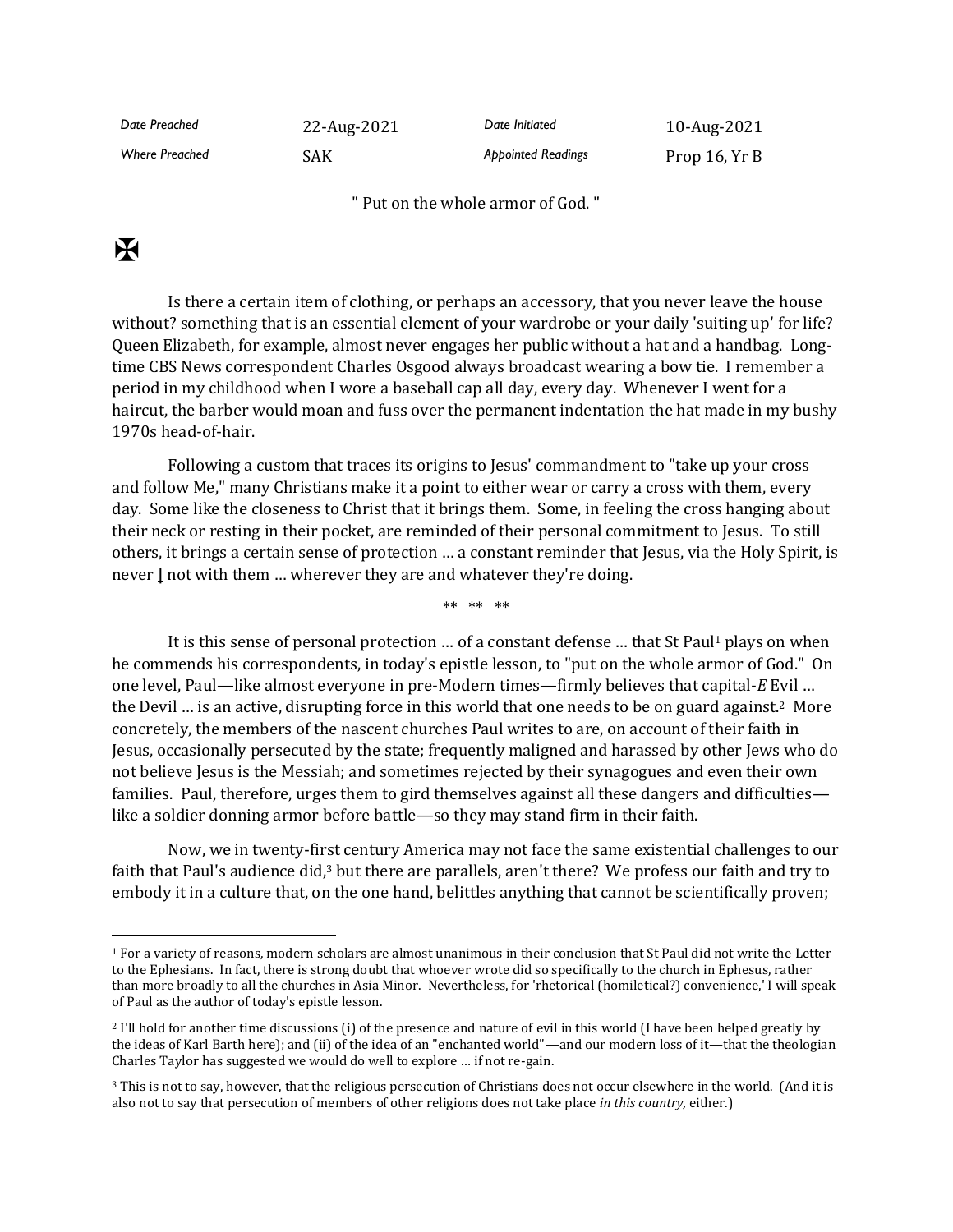and on the other, disparages an individual's acceptance of any institution's beliefs—including the Church's—as weak or gullible. As a people, we Americans live in an age of glut and excess … of intentionally conspicuous consumption … in which choosing to have *less* or give away *more* seems, to many, at least odd … if not somehow threatening. Our Savior's injunctions to love and serve one another … to seek to be the least of all … meet no little societal scorn and cultural contempt. Unlike Paul's world, it may not be hard to *belong* to a church in this country … but just like Paul's world, it is hard to *live out* the Church's faith, here.

Therefore, Paul tells us, we must prepare as if for battle … suit up to contend with the constant critiques and self-confident dismissals we'll receive for pursuing the life Jesus has called us to. Like the soldier in a war zone or, sad to say, an ordinary police officer preparing to patrol her beat, we must habitually and thoroughly clothe ourselves in armor—the armor of God … in the gifts Christ has given us.

- We must fasten on *truth:* Truth not in the sense of actual, objective correctness—if such a concept even still exists today—but of *constancy* and *reliability*. For Jesus never blinks, never abandons, never rejects. He is always right here, *wherever* we are.
- Put on *righteousness:* Not *self*-righteousness—a smug belief in one's personal correctitude—but the righteousness of Jesus on the Cross: the righteousness of our having been forgiven and saved … of our being the undeserving recipients of God's extravagant grace.
- We are to proclaim *peace:* In the face of endemic violence and bitter hatreds and gross injustice, speak the vision of Jesus. Speak His constant bias for love over power; for service over status; **for** equity over plenty.
- Take up *faith:* In spite of the doubters, the nay-sayers and the hecklers, stand firm in the knowledge that the God we believe in is not only true … but also the Truth: the beginning and the ending of everything that is.
- We must put on *salvation:* Not just our own—although, to be sure, we have been saved!—but the *entire world's* salvation. Jesus' coming established the Kingdom of God in this world: a new, redeemed order of all things. We must help God help the world struggle to see its existence.
- And finally, draw upon the *word of God:* In all things, Paul teaches, hearken back to the Good News of Christ: Yes, to His moral teachings and ethical examples … but *also* to His being: to the very existence of God in human form … Who has filled humanity with God's grace; saved it in God's mercy; and raised it to eternal life, which is God's ultimate destiny, for all.

Truth … righteousness … and peace. Faith … salvation … and the word of God. Such is the peaceful-but-firm … the loving-but-insistent … armor of God, in Christ. This armor will protect us from doubt, from insult, from castigation and even from oppression.

\*\* \*\* \*\*